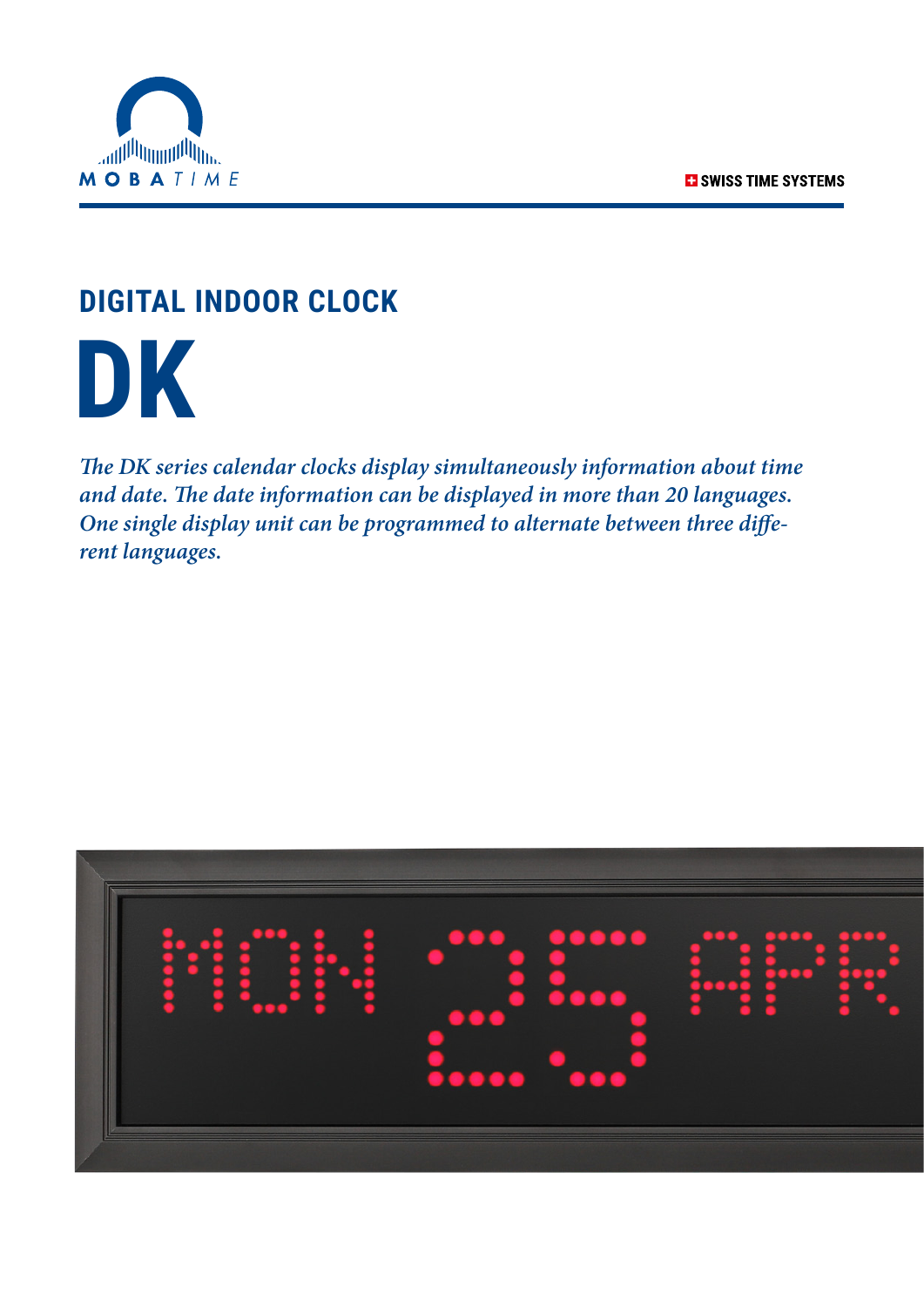## **6 STEPS TO YOUR DK**

*To make sure your digital clock meets all your requirements, you can assemble the components individually. Choose from various sizes, co*lors, and display variants, as well as installation options and additional *options. Configure your DK according to your wishes, suitable for rooms and general conditions. Our experts will be happy to help you if you have questions.*

# **1.**

### *Define the display type*  **FORMAT**

The DK version is available with four or six-digit time display. digits offer multiple variations. The reading distance varies depending on the color, lighting, viewing angle, etc. The order code is composed as follows:

| Digit height    | 10:08 | 10:08 25 | Reading<br>distance |
|-----------------|-------|----------|---------------------|
| $57 \text{ mm}$ | 57.4  | 57.6     | $25 - 30$ m         |

**2.**

### *Choose your display color*  **DISPLAY COLOR**

The display background is black, offering optimal display contrast with a viewing angle of 160 degrees. The digit color is selectable. The available variants:





xx = 5/10/30/50cm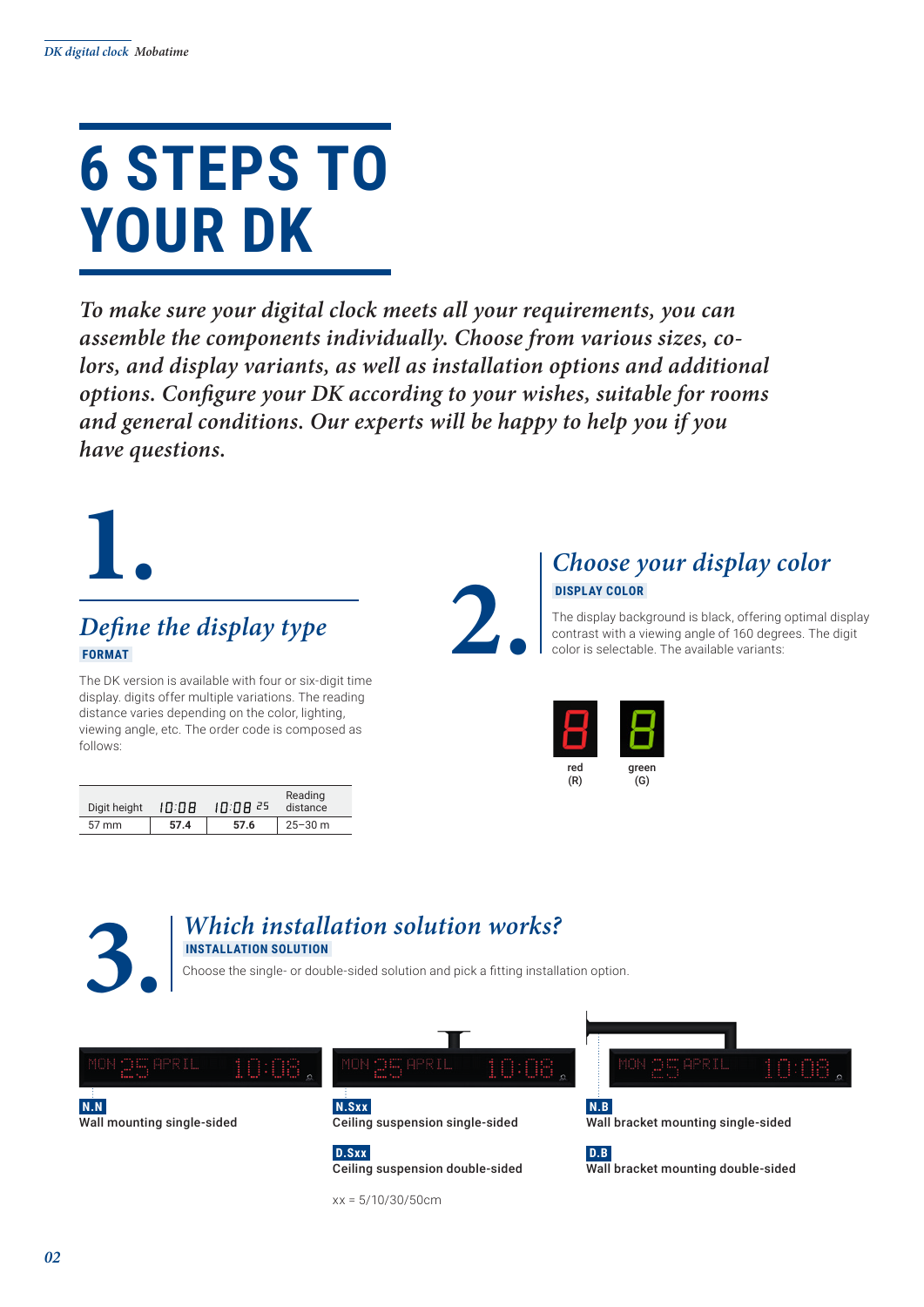### **4.** *Which time code do you need?*  **SYNCHRONIZATION**

The DK is designed for all common synchronization types, and is also a good solution as a supplement to existing systems.

| CODE            | <b>SYNCHRONIZATION</b>                                      | <b>POWER SUPPLY</b> |
|-----------------|-------------------------------------------------------------|---------------------|
| <b>STD</b>      | Autonomous / MOBALine /<br>(un)polarized 24 VDC pulses      | Mains               |
| SI              | Like STD, with RS-232, RS-485 Mains<br>and IRIG-B interface |                     |
| <b>NTP</b>      | <b>NTP</b>                                                  | Mains               |
| PoE             | <b>NTP</b>                                                  | PoE                 |
| <b>PoEclass</b> | Like PoE, supports perfor-<br>mance class output            | PoE                 |



### **5.** *Which housing color works?*  **HOUSING COLOR**

The aluminum housing is usually ordered in black or silver anodized. It is available in any

RAL color on request.



on request

### **6.** *Want additional options?*  **OPTIONS**

On request, the DK can be equipped with the following additional features:

| <b>CODE</b>    | <b>OPTION</b>              |
|----------------|----------------------------|
| <b>VDC</b>     | Power supply via 18-56 VDC |
| <b>VDC 12V</b> | Power supply via 12-16 VDC |
| RFL            | Internal relay             |

### *Do you need accessories?*

 **ACCESSORIES** 

| <b>CODE</b>     | <b>ACCESSORY</b>                                                                                                                               |
|-----------------|------------------------------------------------------------------------------------------------------------------------------------------------|
| IR              | remote IR controller                                                                                                                           |
| AD 650          | DCF77 radio signal receiver                                                                                                                    |
| GNSS 4500       | GNSS receiver including antenna                                                                                                                |
| <b>SK</b>       | keyboard for stopwatch control, cable 5m                                                                                                       |
| TP 3m           | temperature sensor, IP 66, cable 3m                                                                                                            |
| TP 30m          | temperature sensor, IP 66, cable 30m                                                                                                           |
| <b>TP RS485</b> | temperature sensor with RS 485 interface, power supply 12 VDC, cable<br>between sensor and interface 3 m (for SI version only)                 |
| <b>TPIAN</b>    | temperature sensor with Ethernet interface, power supply 5 VDC, cable<br>between sensor and interface 3 m (for NTP, PoE and WiFi version only) |

### **YOUR DK CLOCK IS COMPLETE**

You can now order your DK and calculate the corresponding code. Enter the abbreviation for each component of your choice in the bright field and find your product code. It can be used immediately as an order code.

| <b>My DK clock</b>            |      | DK. |  |
|-------------------------------|------|-----|--|
| 1. Format                     | Code |     |  |
| 2. Display color              | Code |     |  |
| 3. Installation solution Code |      |     |  |
| 4. Synchronization            | Code |     |  |
| 5. Housing color              | Code |     |  |
| 6. Option                     | Code |     |  |

### *Example order code*